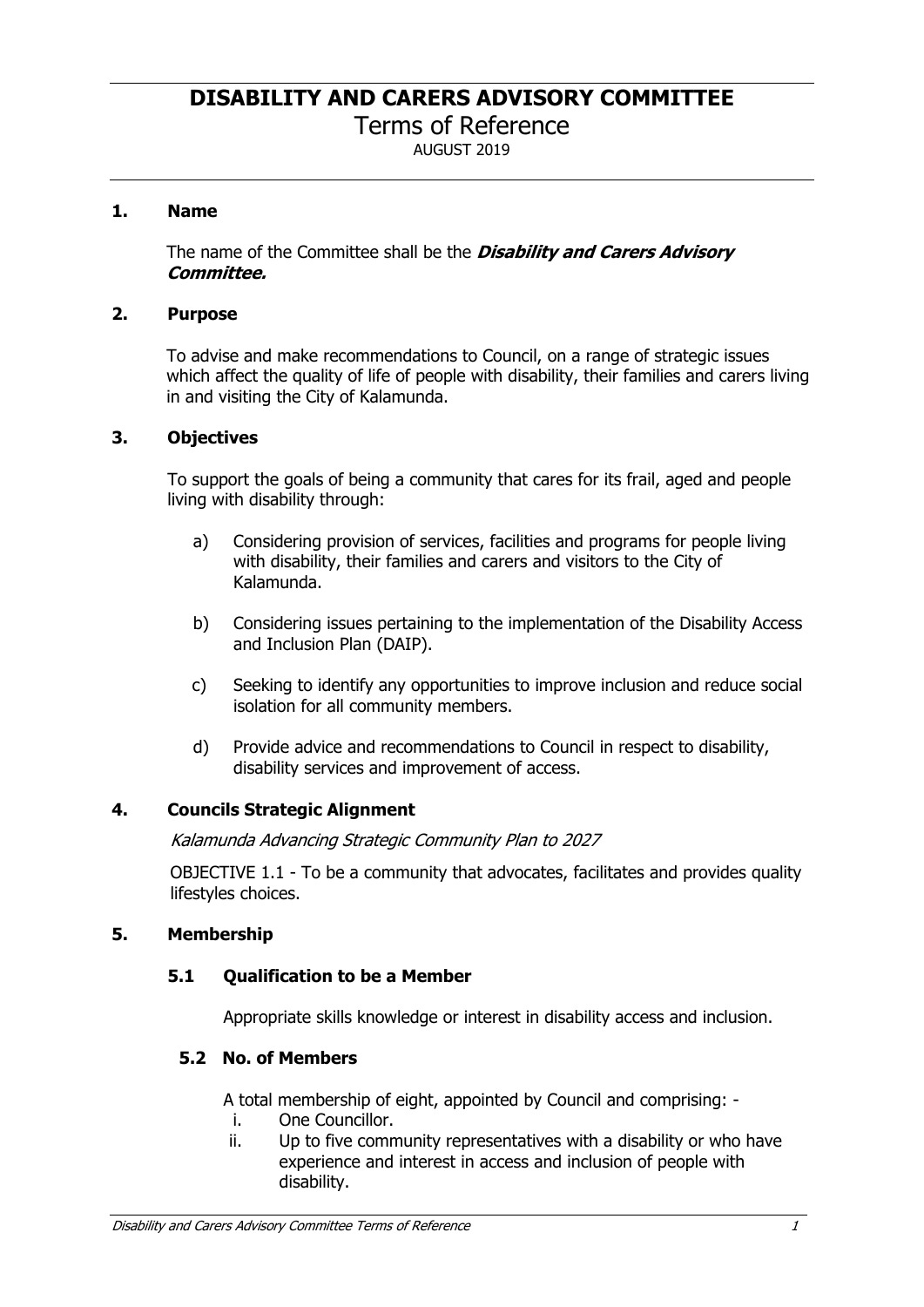- iii. Up to two organisations providing services to people with disability.
- iv. A senior management staff member will be appointed to attend the meetings for the purpose of providing guidance and advice to the Committee but will not be entitled to vote.

### **5.3 Deputy Members**

All Council delegates are required to have a deputy appointed and all other members are entitled to have a deputy appointed, who is to attend in the absence of the member.

### **5.4 Term of Appointment**

Appointment is for up to two years and members are eligible for reappointment following the Council Ordinary Election.

#### **5.5 Resignation or Termination of Membership**

- i. Membership will be reviewed should a member miss three consecutive meetings without approved leave of absence and the Committee may choose to recommend to Council that the member is removed.
- ii. A committee member may resign from membership of the committee by giving the Chief Executive Officer or the committee's presiding member written notice of the resignation.

#### **6. Election of Presiding Member and Deputy Presiding Member**

The election of the Presiding Member and Deputy Presiding Member will be conducted in accordance with the provisions of the *Local Government Act 1995*.

#### **7. Meetings**

#### **a) Conduct of Meetings**

All meetings will be conducted in accordance with the provisions of the *Local Government Act 1995* and the City's Standing Orders Local Law and the City of Kalamunda Code of Conduct.

#### **b) Inductions**

All Members will be required to attend an induction which will be held prior to the first meeting of a committee following a Council election.

#### **c) Scheduling of Ordinary Meetings**

The Committee shall meet at least quarterly and can increase the frequency of meetings if required and in consultation with the City to ensure resources are available. Meetings should be held on a regular date and time to be determined by the committee.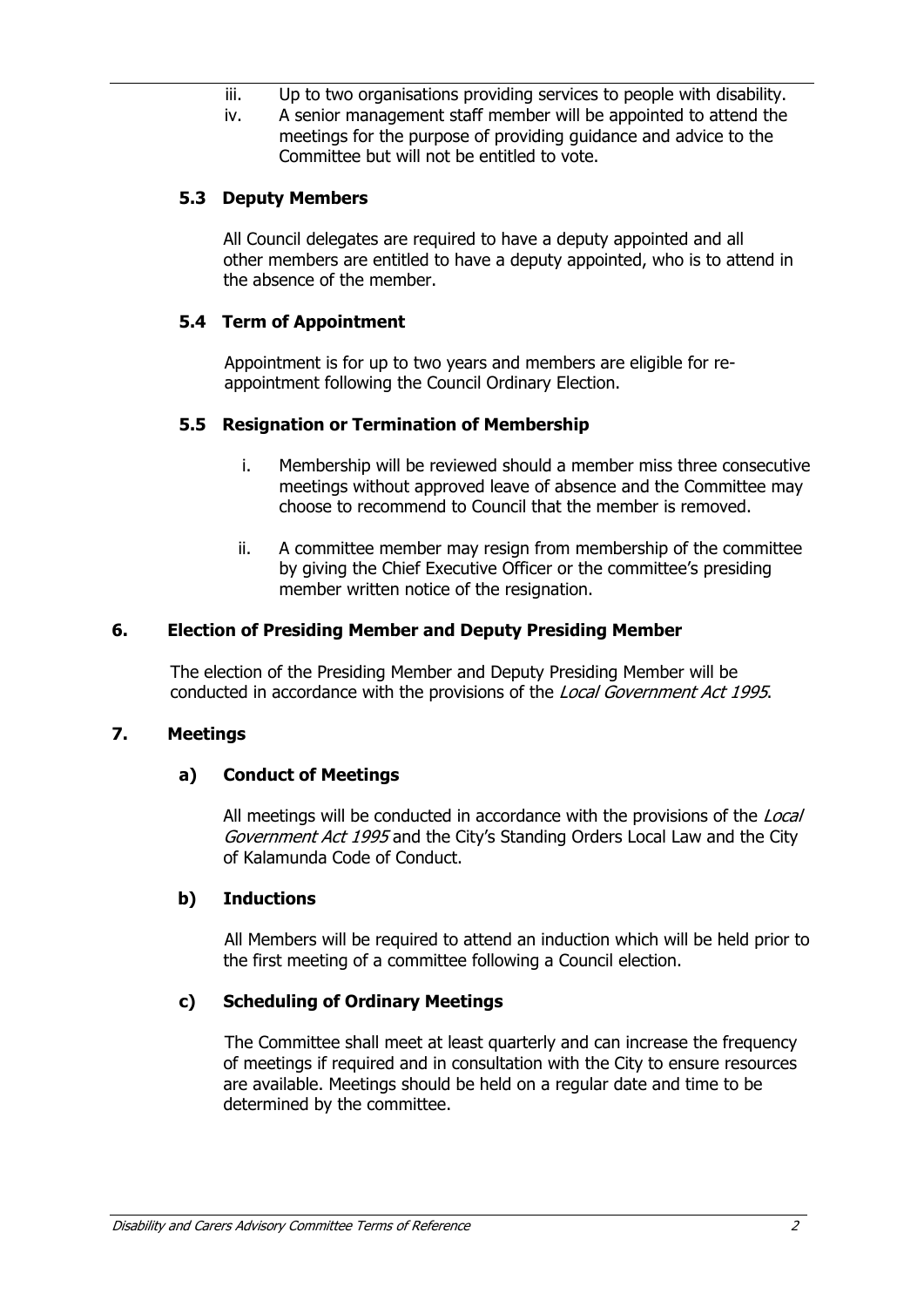# **d) Special or Extra Meetings and Working Groups**

A Special or extra meeting can be called by: -

- i. A majority decision of the Committee
- ii. The presiding member of the Committee
- iii. By at least  $1/3^{rd}$  of the members of the committee

A Committee may also choose to form working groups from its membership or to second others with specific skills for undertaking specific tasks required by the Committee.

## **e) Quorum**

A quorum shall consist of at least one half of the appointed members.

## **f) Disclosure of Interests**

All Committee Members are required to disclose any financial, proximity or impartiality interests they may have in any matter to be discussed at the meeting.

## **g) Voting**

Each appointed member present shall have one (1) vote. In the event of a tied vote, the Presiding Member is to cast a second vote.

City of Kalamunda Officers supporting the Committee do not have voting rights.

## **h) Agendas and Minutes**

- i. Agendas and Minutes will be administered by the Chief Executive Officer or their delegate.
- ii. A City of Kalamunda Officer will be appointed by the Chief Executive Officer as the Secretary to the Committee.
- iii. A call for agenda items and notices of meetings will be distributed electronically by the Secretary 10 working days prior to each meeting. Members are to submit any agenda items within 2 working days.
- iv. A draft Agenda will be sent electronically to the Presiding Member 8 working days prior to committee meeting for sign off.
- v. The City and the Presiding Member may choose to meet to discuss agenda items prior to finalising an agenda.
- vi. Agenda items along with any supporting papers are to be sent to the committee members no later than 5 days prior to meeting. This allows time for members to consider the item and make an informed decision.
- vii. Late or urgent agenda/business items may be accepted for consideration by the Committee by the Presiding Member.
- viii. If there are no agenda items the City's administration in consultation with the Presiding Member, will advise all members the scheduled meeting is cancelled.